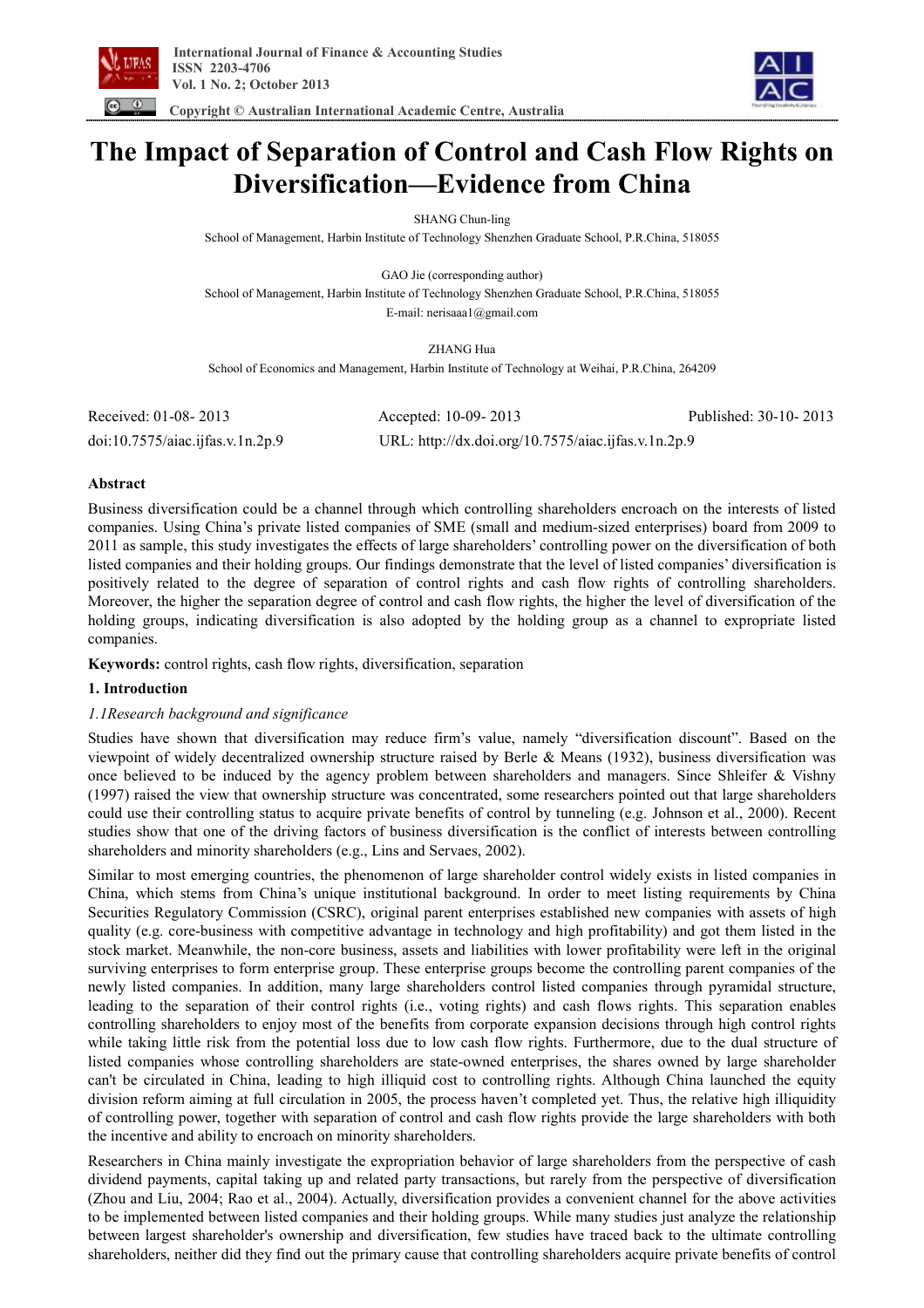## through diversification.

Furthermore, most listed companies belong to enterprise groups in China and the business of listed companies is related with companies controlled by the same large shareholders. Large shareholders are also likely to transfer the interests of listed companies to achieve the maximization of self-interests through business diversification of the enterprise groups. The advantages and disadvantages of collectivized operation mode have been the topic of hot debate in academic world (e.g., Khanna and Palepu, 2000). Xiao and Kun (2006) find that in countries with weak legal system and corporate governance mechanism, controlling shareholders often taken advantage of the enterprise group to obtain private benefits through related transactions among member enterprises, so that to transfer funds and manipulate profit. Based on a case study, Mu (2009) discovered that controlling groups encroached on listed companies through group diversification, and listed companies were used as cash machines. However, it is difficult to generalize the conclusion just based on case study, more comprehensive theoretical analysis and empirical evidences are still needed.

From the above analysis, the effect of large shareholder control on diversification deserves further study. Based on research about diversification discount, this article investigates the impact of large shareholder control on the diversified operation of listed companies and their holding groups. This study enriches the literature in large shareholder control and diversification, and explores a new direction for theoretical and empirical studies on company's financial behavior.

### *1.2 Theoretical analysis and hypotheses development*

In China's stock market, many large shareholders of listed companies gain the controlling rights in the form of pyramidal holding structure. Under stock pyramids, the ultimate controllers can gain enough rights to completely control the listed companies through control chain. For the controlling shareholders, their cash flow rights are far less than the control rights, resulting in the separation of control and cash flow rights. Zhang et. al. (2007) find that the separation of control and cash flow rights is the primary reason that conflict between large shareholders and minority shareholders exists. Tunneling behavior is based on two conditions. One is that controlling shareholders have relatively concentrated control rights and the other is that the separation of control and cash flow rights exists. The smaller cash flow rights provides large shareholders with the incentive to acquire private benefits of control, while larger control rights enable large shareholders to make operational and financial decisions that are beneficial to their own interests. Thus the separation provides large shareholders with both the motivation and capacity to obtain private benefits of control by encroaching on the interests of minority shareholders.

The pyramidal holding structure provides large shareholders with different ways to encroach on minority shareholders' interests. Diversification is one of them. On one hand, diversification could help large shareholders grab private benefits of control by expanding the scale of investment. On the other hand, diversified operations provide the mask for the interests of listed companies to be transferred to large shareholders through related transactions, funds guarantee or associated capital taking up. In the mean time, unrelated diversification generally leads to higher risk for the listed companies. For example, it may result in excessive investment, shortage of funds and insufficient integration due to blind pursuit of scale expansion, which eventually dilutes the core competitiveness of enterprises. This is the wellknown "diversification discount". The risk of diversification are mainly borne by listed companies while controlling shareholders just bear the corresponding risks associated with their lower cash flow rights. In this way, large shareholders can gain more benefits than loss that "diversification discount" may bring through listed companies' diversification. The higher the degree of separation, the stronger the motive to tunnel, which in turn requires a higher degree of diversification in listed companies. To sum up, we posit the first research hypothesis:

**H1:** The level of diversification of listed companies is positively related to the separation of control and cash flow rights of controlling shareholders.

China's unique institutional background results in high level of ownership concentration. Most listed companies belong to enterprise groups and their business is related with other companies controlled by the same controlling shareholders. Large shareholders are more likely to transfer the interests of listed companies to achieve the maximization of their own interests through business diversification on group level. Jian (2003), Bozec and Laurin (2008) find that tunneling behavior are more likely to happen in listed companies controlled by groups. To support diversified operation of the business group, lots of working capital is needed and listed companies could be used as cash machines through related transaction to transfer benefits to the group and its subsidiaries. In this way, the controlling group achieves tunneling through diversification in the group level.

Here we take Midea, a leading consumer appliances and air conditioning systems manufacturer in China as an example. Before the split-share reform in 2005, the controlling shareholders' interests and the interests of listed companies were not completely consistent, and the degree of separation of control and cash flow rights was high. In order to maximize controlling shareholders' interests, the listed company mainly played a role of financing platform for the group. The actual controllers obtained private benefits through related transactions between listed companies and other companies controlled by the same controller. Meanwhile, Midea group carried out the strategy of diversification expansion, which weakened the listed company's status. After the split-share reform, the degree of separation of control and cash flow rights decreases, and the controlling shareholders' interests and the interests of the listed company became highly consistent. Thus the controlling shareholders have greater incentive to maximize the economic value of the listed company. The listed company then became a major industrial and capital platform for the group. In the mean time, the group reduces diversification expansion and the performance of listed companies is improved.

When the separation of control and cash flow rights of holding groups exists, the interests of holding groups and listed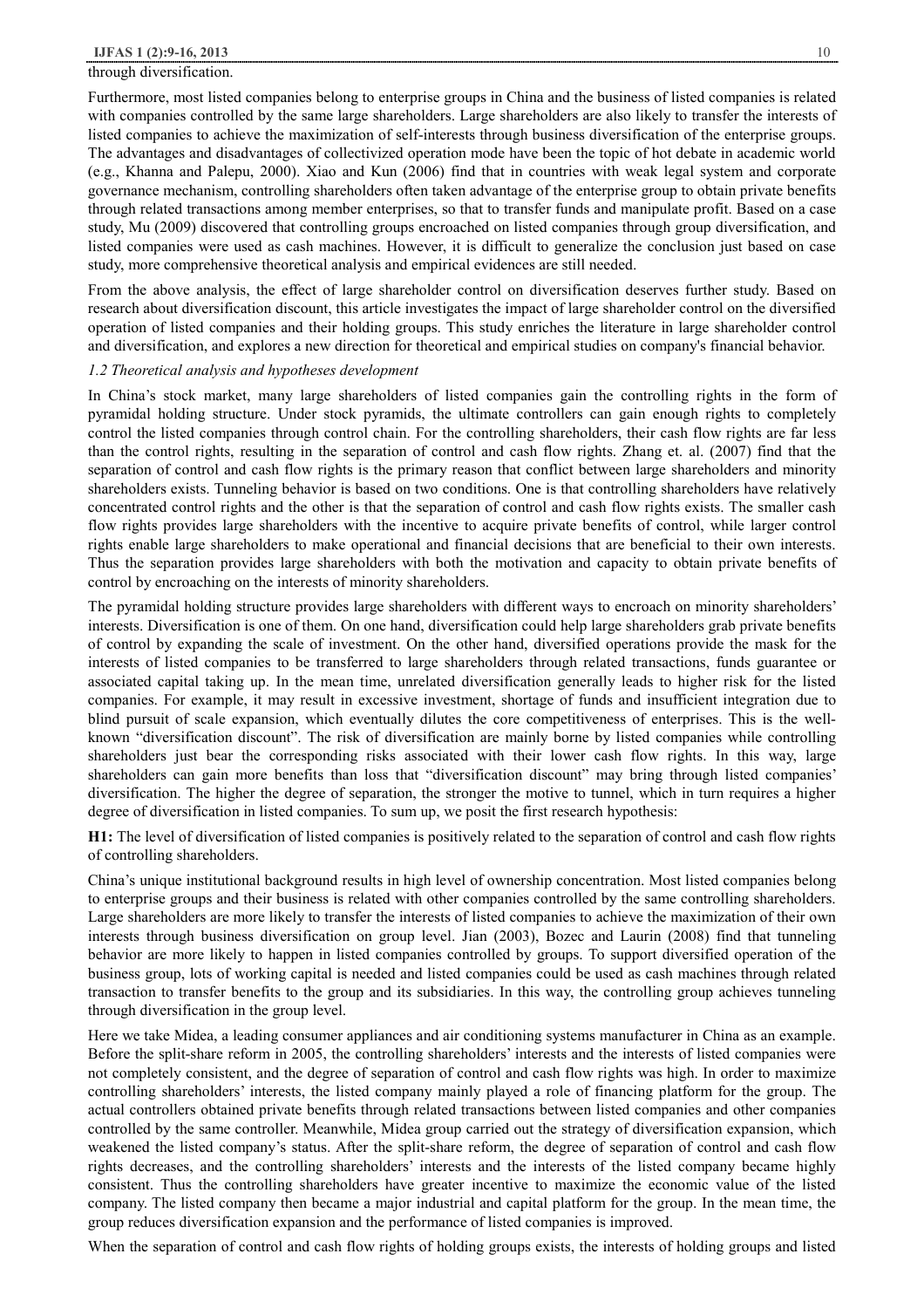companies are not consistent. In order to maximize their own interests, the controlling groups not only require diversification of listed companies in the firm level, but can also choose diversified operations in group level when listed companies usually play the role of financing platform for the group. As the separation degree decreases, the interests of holding groups and listed companies tend to be more consistent, and the controlling group has greater incentive to increase economic value of the listed company by reducing diversification expansion of the holding group. Therefore, we posit the second research hypothesis:

**H2:** The level of diversification of the holding group is also positively related to the separation of control and cash flow rights.

## **2. Research Method**

## *2.1 Variable selection and definition*

## 2.1.1 Degree of diversification

According to extant empirical studies of diversification, this paper adopts two methods to measure the degree of diversification: number of business unit and Herfindahl index. The degree of diversification of listed companies is measured by modified Herfindahl index (H) and number of industries covered by the operation of the company (N), while the degree of group diversification (D) is measured by summing up the number of business units of member companies of the group.

Herfindahl index of revenue is the sum of the square of the proportion of individual business income to total operating revenue. The formula is  $H1 = \sum_{i=1}^{N} P i^2, i = 1, 2, ...$  $H1 = \sum_{i=1}^{N} P i^2$ ,  $i = 1, 2, ... N$ , Pi is the proportion for a certain industry that corresponding business

income accounts for total revenue, and N is the number of industries that covers. When the listed company's business scope mainly concentrates in one type of industry, H-value is 1, which means the enterprise has simplified or specialized business. H values are in the range of (0, 1], and the smaller H is, the higher the degree of diversification. To transform H into an indicator that is positively related to the degree of diversification, we make the following transformation:  $H = 1 - \sum_{i=1}^{N} P i^2, i = 1, 2, ... N$ .  $H = 1 - \sum_{i=1}^{N} P i^2$ ,  $i = 1, 2, \dots N$ . So that the H values lie in in the range of [0, 1), and the greater H is, the

higher the degree of diversification. H varies with the degree of diversification of listed companies in the same direction. We use H to measure the degree of diversification of listed companies.

Number of business unit (N) is the number of industries that the operations of listed companies cover. This index can intuitively reflect the level of diversification and is simple to calculate, so it is widely used. Most literatures set 10% as standard, if one type of business revenue accounts for more than 10% of total operating income, it is called a unit.

As for the degree of holding group's diversification (D), we collect the data from the annual reports of listed companies about the scope of business and information about member companies of the holding group. We also collect other relevant data from the websites of related companies. We sum up the number of business unit (N) of the member companies of the holding group and get the degree of holding group's diversification (D).

## 2.1.2 Separation degree of control and cash flow rights

We use the ratio of control rights to cash flow rights of controlling shareholders to measure the separation degree of control and cash flow rights (SEPAR). This method was proposed by La porta in 1999. Control rights refer to the ultimate voting rights of ultimate controller on the target company, including direct control rights and indirect control rights. Direct control rights are the shares directly held by actual controllers. Indirect control rights are the shares indirectly held, which is equal to the minimum number of shares held by the controller on a single control chain. So control rights are equal to the sum of the minimum of voting rights on each control chain. Cash flow rights are also called ownership, which is the right to share earnings based on the shares of target company held by the controller, also including direct and indirect cash flow rights. Direct cash flow rights are the rights to share earnings based on the shares directly held. Indirect cash flow rights are the product of shareholding of each level on eachcontrol chain. We get the ultimate cash flow rights by summarizing the cash flow rights of each control chain.

The specific calculation process is as follows:

 $CONTROL = \sum_{i=1}^{n} \min(C_{i1}, C_{i2},...C_{i} )$ <br> $C_{i}$  $CASH = \sum_{i=1}^{n} \prod C_{ii}$ 1 *i* = *SEPAR* = *CONTROL* / *CASH* Where: *CONTROL* —— control rights; *CASH* —— cash flow rights;

*Cit* —— shares of corresponding control chain.

SEPAR refers to the separation degree of control and cash flow rights. It indicates that the separation of control and cash flow rights does not exist when SEPAR is equal to 1. Only when SEPAR is greater than 1, the separation of control rights and cash flow rights exists. The greater the SEPAR value, the higher the degree of separation.

In order to better illustrate the calculation method of control and cash flow rights, we take the equity structure of a listed company Welltech (Stock Code. 002058) as an example. The control diagram of Welltech is as follows: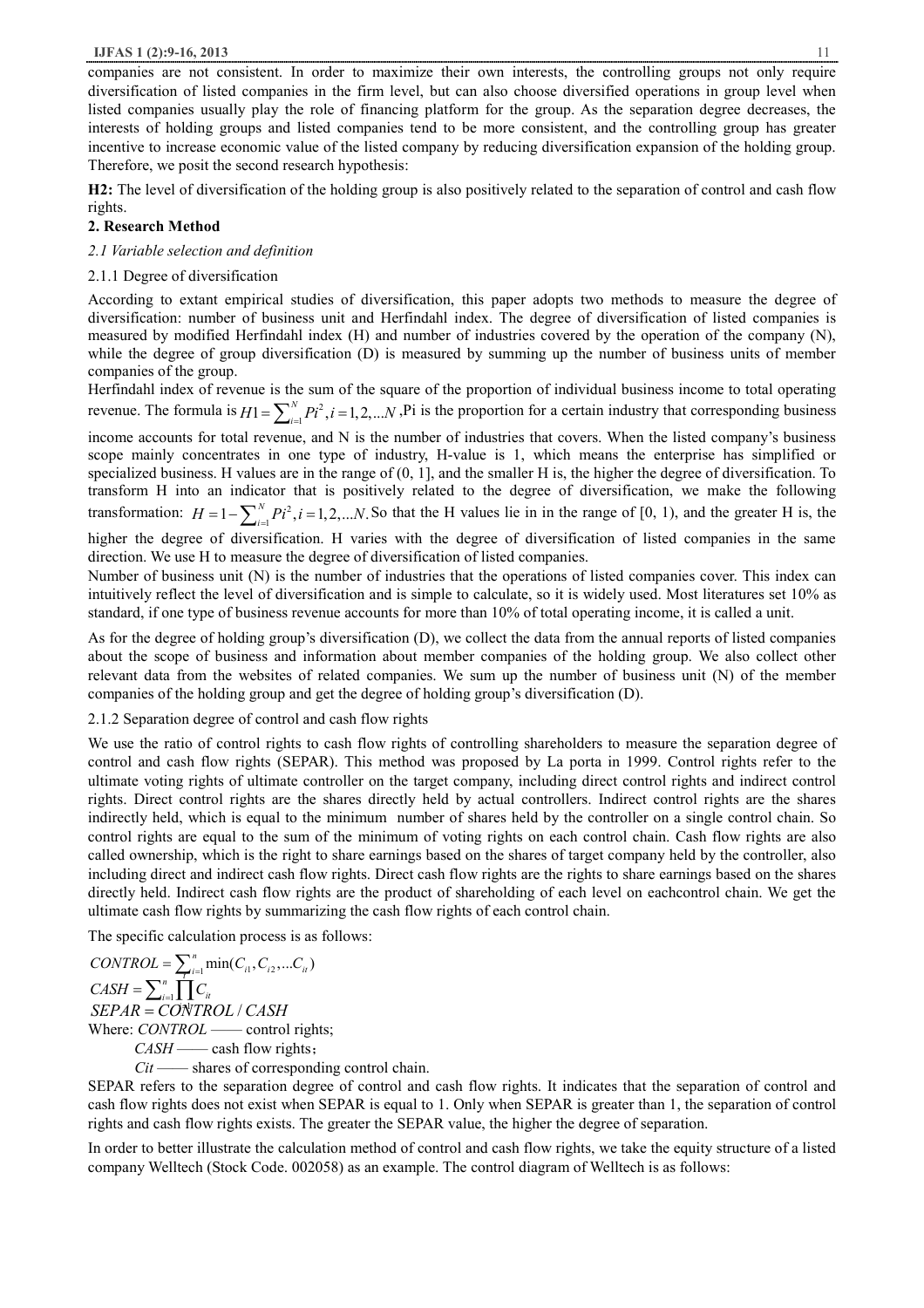

Figure1. The property and control diagram of Welltech

As the above diagram shows, the ultimate controller of Welltech is ZIJIANG Group. The direct control right is 26.3% (left hand side), the indirect control right is realized through controlling ZIJIANG ENTERPRISE (right hand side). The level of indirect control right is min (22.99%,  $12.81\%$ ) =12.81%, which means the voting rights ZIJIANG Group gains over Welltech through this chain of control is 12.81%. Thus the total control right is 26.3%+12.81%=39.11%. On the other hand, the direct cash flow right of ZIJIANG Group over Welltech is 26.3% (left hand side), while the indirect cash flow right, which is the right to share the residual income of Welltch (right hand side), is obtained by taking the product of the cash flows rights over the chain:  $22.99\% \times 12.81\% = 2.945\%$ . Thus the total cash flow right is  $26.3\%$  +  $2.945\% = 29.245\%$ . The degree of separation of control and cash flow right is thus  $39.53\%/29.245\% = 1.3373$ . This value is larger than 1, indicating the existence of the separation of control and cash flow right. The above diagram illustrates clearly that the separation of rights derives from pyramid holding structure.

#### 2.1.3 Control variables

According to previous literature (Chen and Ho 2000, Denis et. al. 1997, Wang and Hu 2005), the operating performance of previous year, company size, financial leverage, time of establishment, ability to grow may affect the level of diversification, thus we use the above five factors as control variables.

| <b>Types</b>             | Variables                                               | Variable<br>symbol | Variable definitions                                                                                                                                                                          |  |
|--------------------------|---------------------------------------------------------|--------------------|-----------------------------------------------------------------------------------------------------------------------------------------------------------------------------------------------|--|
| Dependent<br>variables   | Modified<br>Herfindahl index                            | H                  | $H = 1 - \sum_{i=1}^{N} P i^2, i = 1, 2,  N.$<br>Pi is the proportion for a certain industry business<br>income accounted for total revenue, and N is the number<br>of industries that covers |  |
|                          | Number of<br>business unit                              | N                  | Number of industries that the operating income covers                                                                                                                                         |  |
|                          | Diversification<br>degree of holding group              | D                  | Number of industries all subsidiaries cover                                                                                                                                                   |  |
| Independent<br>variables | Separation degree of<br>control and cash flow<br>rights | <b>SEPA</b><br>R   | Ratio of control rights to cash flow rights                                                                                                                                                   |  |
| Control<br>variables     | Last year's<br>operating performance                    | <b>PERF</b>        | Last year's EBIT / operation revenue                                                                                                                                                          |  |
|                          | Company size                                            | <b>SIZE</b>        | Natural logarithm of year-end total assets                                                                                                                                                    |  |
|                          | Age of<br>Establishment                                 | AGE                | Natural logarithm of established age                                                                                                                                                          |  |
|                          | Financial leverage                                      | <b>LEV</b>         | Year-end total liabilities/year-end total assets                                                                                                                                              |  |
|                          | Ability to grow                                         | <b>GROWTH</b>      | Growth rate of net profit of previous year                                                                                                                                                    |  |

# Table 1. Variable definitions and estimation methods

#### *2.2 Sampling Procedures*

This study selects private-owned listed companies from small and medium-sized board in Chinese stock market from 2009 to 2011 as sample, and traces the actual controlling shareholders based on the annual report of listed companies. The reason we use private-owned listed companies as sample is that in China, most of private-owned companies adopt the pyramid shareholding structure, resulting in greater degree of separation of control and cash flow right. This kind of governance structure makes it easier for us to investigate the diversified operations. On the other hand, the ultimate controller of state-owned enterprises is the government, which could bring in other incentives that influence diversified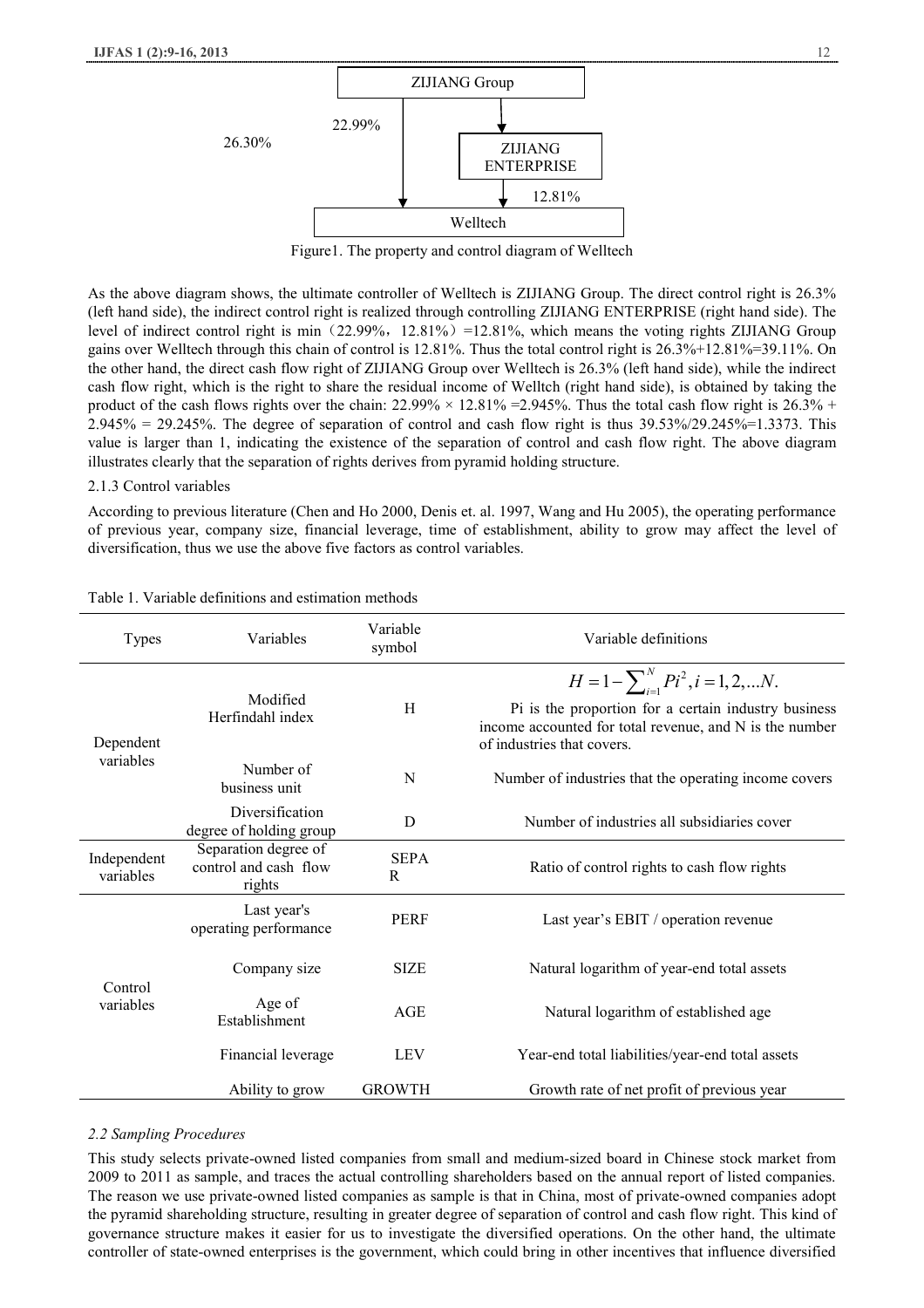business behavior. The sample period starts from 2009 to avoid the potential impact of financial crisis on the business diversification of companies in 2008. Specifically, we select the listed companies whose controlling shareholders are groups, then we eliminate the companies with incomplete information of control chain and prime operating revenue, eventually we get 168 companies. All the financial data comes from resset financial database (www.resset.cn) and cninfo(www.cninfo.com.cn). Data about control rights and cash flow rights are obtained from the annual report of each listed company. We refer to companies' website to get data about the degree of diversification of holding groups.

We first describe the main variables used in empirical tests, then we illustrate the empirical models.

# *2.3 Research design*

To test the hypotheses developed in section 2, we build two empirical models as follows:

## **Model 1:**

 $H = \alpha_0 + \alpha_1 \times SEPAR_i + \alpha_2 \times SIZE_i + \alpha_3 \times LEV_i + \alpha_4 \times AGE_i + \alpha_5 \times PERF_i + \alpha_6 \times GROWTH_i + \varepsilon$  (1) Model 1 investigates the effect of separation of control rights and cash flow rights of controlling shareholders on the diversification level of listed companies. According to H1, we predict that the coefficient on  $SEPAR_i$ ,  $\alpha_1$  to be positive.

# **Model 2:**

 $D = \beta_0 + \beta_1 \times SEPAR_i + \beta_2 \times SIZE_i + \beta_3 \times LEV_i + \beta_4 \times AGE_i + \beta_5 \times PERF_i + \beta_6 \times GROWTH_i + \varepsilon$  (2) Model 2 investigates the effect of separation of control rights and cash flow rights of controlling shareholders on the diversification level of the holding groups of listed companies. According to H2, we predict that the coefficient on *SEPAR*<sub>*i*</sub>,  $\beta_1$  to be positive. The variables in the two regression models are described in table 1.

# **3. Empirical Results**

#### *3.1 Descriptive statistics*

Table 2 summarizes the main variables of interest. In the sample of 168 private-owned listed companies of SME board, the average of listed companies' modified Herfindahl index is 0.109, the maximum is 0.729, and the minimum is 0, which shows that the overall diversification degree of listed companies is not high. As for the degree of diversification of listed companies measured by business unit number, N, the mean value is 1.27, the maximum is 3, meanings that the maximum number of industry the firm's operation covers is 3. The mean value of controlling groups' degree of diversification is 4.62, the maximum is 11, which means on average, the operations of holding group cover 4.6 industries. Regarding the separation degree of control and cash flow rights, the mean value is 1.58, the maximum is 3.71, with the minimum value of 1, showing that on average, for listed companies with business group as controlling shareholders, the level of voting rights is about 50% higher than cash flow rights.

| Variables     | Obs | Min        | Max    | Mean   | Median | Std. dev |
|---------------|-----|------------|--------|--------|--------|----------|
| H             | 168 | 0.000      | 0.729  | 0.109  | 0.000  | 0.178    |
| N             | 168 | 1.000      | 3.000  | 1.270  | 1.000  | 0.507    |
| D             | 168 | 1.000      | 11.000 | 4.620  | 4.000  | 2.215    |
| <b>SEPAR</b>  | 168 | 1.000      | 3.710  | 1.580  | 1.440  | 0.611    |
| <b>PERF</b>   | 168 | $-113.204$ | 55.238 | 11.348 | 9.851  | 14.794   |
| <b>GROWTH</b> | 168 | $-21.230$  | 22.424 | 0.462  | 0.166  | 2.803    |
| <b>LEV</b>    | 168 | 0.057      | 0.798  | 0.405  | 0.390  | 0.189    |
| AGE           | 168 | 1.072      | 3.150  | 2.240  | 2.223  | 0.398    |
| <b>SIZE</b>   | 168 | 19.207     | 22.741 | 21.087 | 21.129 | 0.752    |

Table 2. Descriptive statistics of main variables

Table 3 presents Pearson correlations results between variables. Not surprisingly, the modified Herfindahl index and business unit number of listed companies are positively correlated (0.798) and highly significant. Moreover, the modified Herfindahl index and SEPAR are positively related (0.411), suggesting that higher degree of separation between cash flow rights and control rights is associated with more diversified business of listed companies. Further, diversification level of the holding group (D) and SEPAR are also positively related (0.053), indicating that higher separation level between cash flow rights and control rights is associated with higher degree of diversification in group level.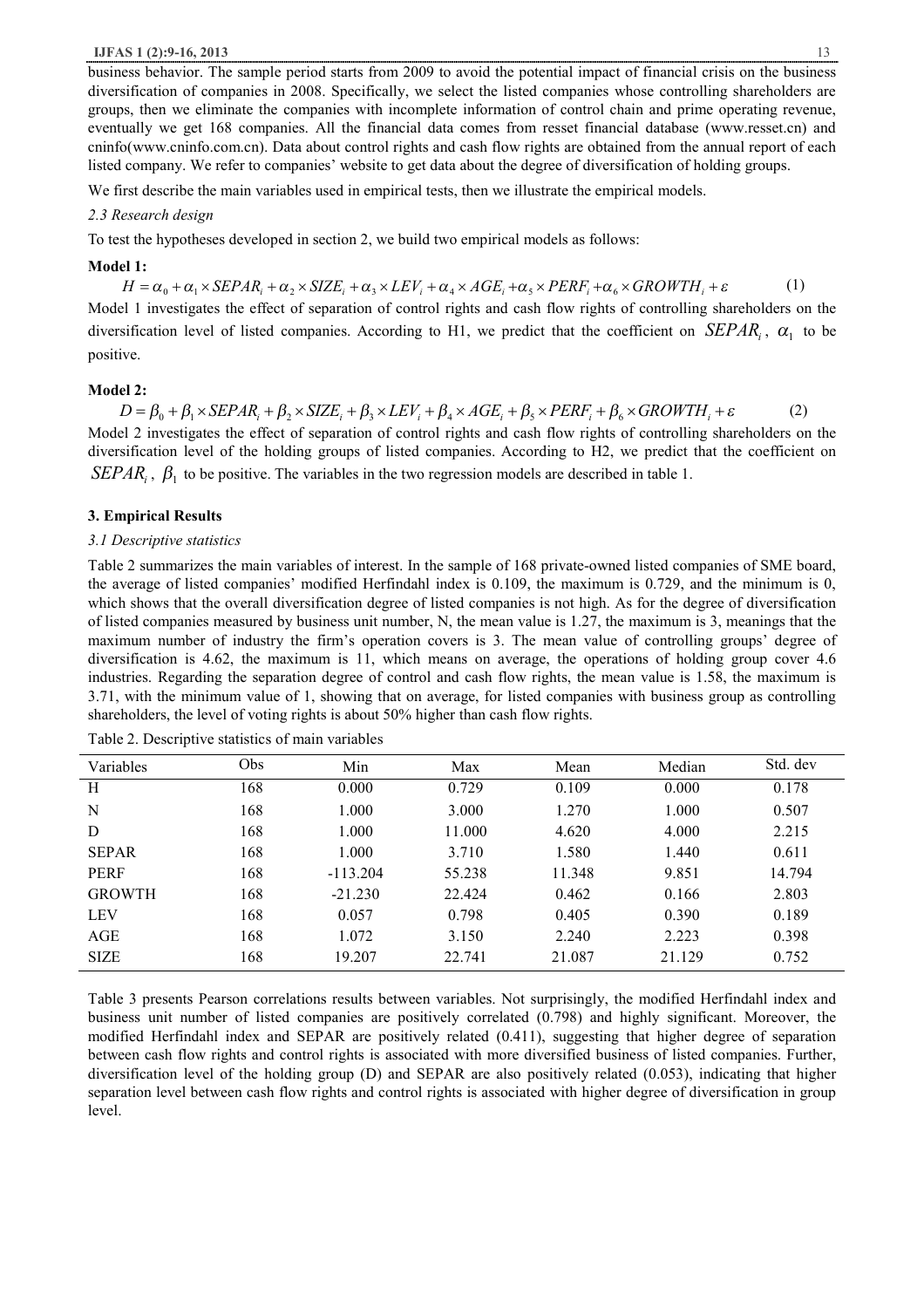| Table 3. Pearson correlation analysis |            |            |            |                 |             |               |            |       |             |
|---------------------------------------|------------|------------|------------|-----------------|-------------|---------------|------------|-------|-------------|
| Variables                             | Н          | N          | D          | <b>SEPAR</b>    | <b>PERF</b> | <b>GROWTH</b> | <b>LEV</b> | AGE   | <b>SIZE</b> |
| Н                                     |            |            |            |                 |             |               |            |       |             |
| N                                     | $0.798***$ |            |            |                 |             |               |            |       |             |
| D                                     | 0.077      | 0.075      |            |                 |             |               |            |       |             |
| <b>SEPAR</b>                          | $0.411***$ | $0.341***$ | $0.053***$ |                 |             |               |            |       |             |
| <b>PERF</b>                           | $-0.065$   | $-0.020$   | $-0.019$   | 0.020           |             |               |            |       |             |
| <b>GROWTH</b>                         | 0.006      | 0.017      | $0.175***$ | 0.084           | $-0.078$    |               |            |       |             |
| <b>LEV</b>                            | 0.020      | 0.044      | 0.086      | $-0.064$        | $-.287***$  | $-0.048$      |            |       |             |
| AGE                                   | $-0.018$   | $-0.063$   | 0.015      | $0.310***$      | 0.008       | $-0.029$      | $-0.086$   |       |             |
| <b>SIZE</b>                           | $-0.118$   | $-0.043$   | 0.010      | ***<br>$-0.221$ | $0.180$ **  | 0.014         | $0.320***$ | 0.056 |             |

The sample includes 168 firm observation from 2009 to 2011. H represents the modified Herfindahl index which measures the level of diversification of listed companies. N is the number of industries the operating income of listed companies covers. D is the number of industries all subsidiaries of the controlling group cover. It is used to measure the diversification level of the controlling group. SEPAR is the ratio of controlling shareholder's voting rights to cash flow rights, showing the separation degree of the two rights. PERF represents the operating performance of previous year as defined by the ratio of EBIT to operation revenue. GROWTH is previous year growth rate of net profit. LEV is the ratio of yearend liabilities to total assets. AGE and SIZE are the natural logarithm of the age and total assets of listed companies respectively. \*,\*\*,\*\*\* denote 10%, 5%, 1% significance level respectively. *3.2 Regression analysis* 

Table 4 presents the multivariate regression results for model 1. We use Modified Herfindahl index (H) and Number of business unit (N) to measure the degree of diversification of listed companies. We could see from table 4 that when Modified Herfindahl index (H) is used as dependent variable, the coefficient on the separation degree of control and cash flow rights (SEPAR) is positive (0.468) and significant at 1% level. When number of business unit (N) is used to represent the degree of diversification in listed companies, the coefficient of SEPAR is also positive (0.419) and significant at the level of 1%. The results indicate that the greater the degree of separation, the higher the level of diversification of listed companies. H1 is also supported.

|               | Η                     | N                     |
|---------------|-----------------------|-----------------------|
| <b>SEPAR</b>  | $0.468***$            | $0.419***$            |
|               | (0.000)               | (0.000)               |
| <b>PERF</b>   | $-0.075$              | $-0.033$              |
|               | (0.338)               | (0.686)               |
| <b>GROWTH</b> | $-0.043$              | $-0.026$              |
|               | (0.548)               | (0.724)               |
| <b>LEV</b>    | 0.010                 | 0.025                 |
|               | $(0.903)$<br>-0.163** | $(0.768)$<br>-0.194** |
| <b>AGE</b>    |                       |                       |
|               | (0.033)               | (0.014)               |
| <b>SIZE</b>   | 0.006                 | 0.059                 |
|               | (0.939)               | (0.485)               |
| Obs           | 168                   | 168                   |
| Adj. $R^2$    | 0.169                 | 0.122                 |

Table 4. Relation between diversification of listed companies and separation degree

This table provides empirical results for Model 1. Dependent variables are H and N respectively, which denote the diversification level of listed companies. H represents the modified Herfindahl index. N is the number of industries the operating income of listed companies covers. SEPAR is the ratio of controlling shareholder's voting rights to cash flow rights, showing the separation degree of the two rights. PERF represents the operating performance of previous year as defined by the ratio of EBIT to operation revenue. GROWTH is previous year growth rate of net profit. LEV is the ratio of yearend liabilities to total assets. AGE and SIZE are the natural logarithm of the age and total assets of listed companies respectively. \*,\*\* and \*\*\* denote significance at 10%, 5%, 1% levels respectively.

Table 5 presents the multivariate regression results for model 2. We could observe from table 5 that the separation degree of control and cash flow rights has a significant positive influence on the degree of diversification of controlling group, and the coefficient of SEPAR is 0.031, significant at the level of 5%, which shows that the greater the degree of separation, the higher the level of diversification of the controlling groups. H2 is also supported.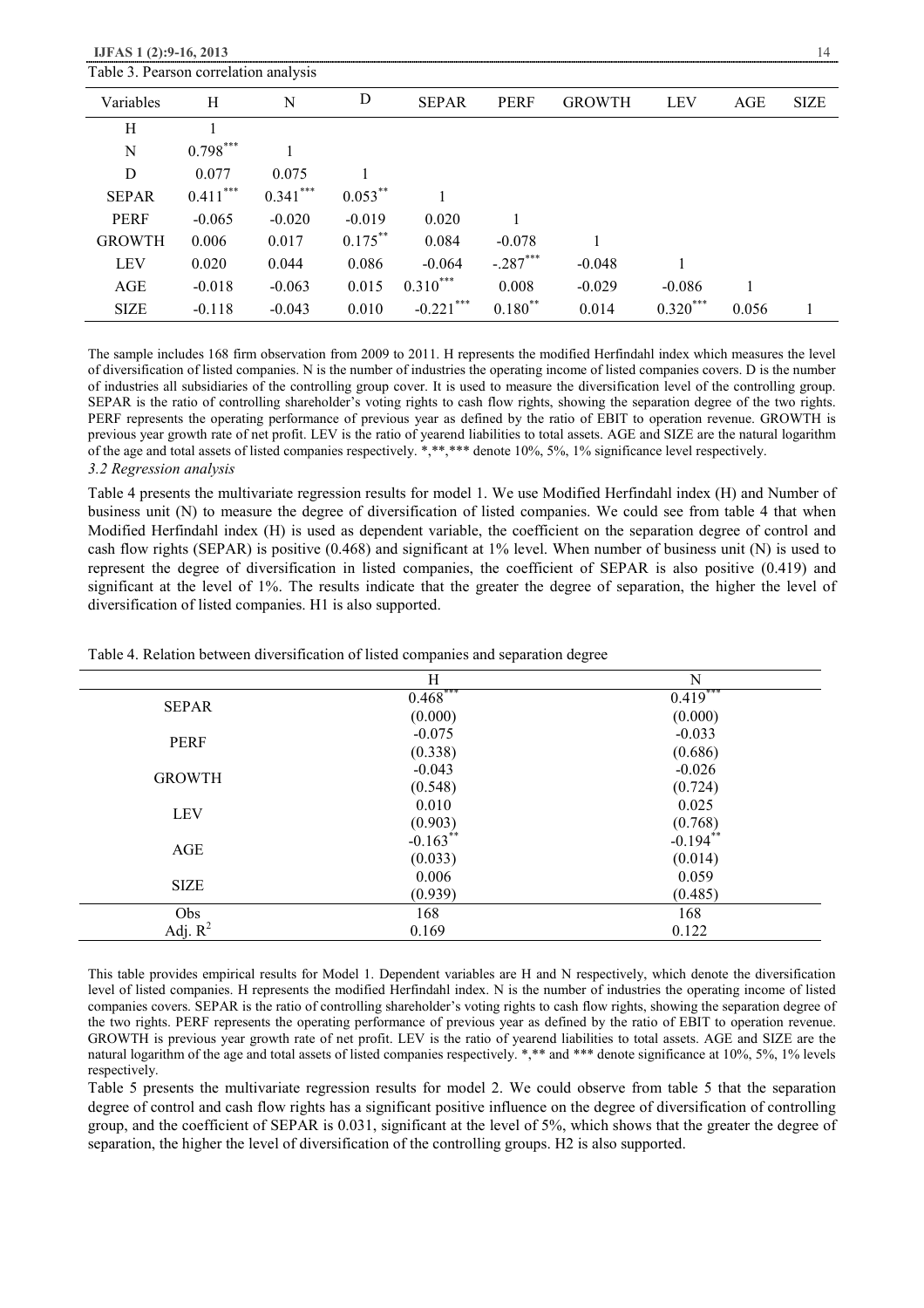| Table 5. Relation between diversification of controlling group and separation degree |                        |  |
|--------------------------------------------------------------------------------------|------------------------|--|
|                                                                                      | D                      |  |
| <b>SEPAR</b>                                                                         | $0.031$ **             |  |
|                                                                                      | (0.043)                |  |
| PERF                                                                                 | 0.034                  |  |
|                                                                                      | $(0.694)$<br>$0.182**$ |  |
| <b>GROWTH</b>                                                                        |                        |  |
|                                                                                      | (0.022)                |  |
| <b>LEV</b>                                                                           | 0.118                  |  |
|                                                                                      | (0.186)                |  |
| AGE                                                                                  | 0.022                  |  |
|                                                                                      | (0.793)                |  |
| <b>SIZE</b>                                                                          | $-0.031$               |  |
|                                                                                      | (0.732)                |  |
| Obs                                                                                  | 168                    |  |
| Adj. $R^2$                                                                           | 0.110                  |  |

This table provides empirical results for Model 2. Dependent variable is D, which is the number of industries all subsidiaries of the controlling group cover. It stands for the diversification level of the controlling group. SEPAR is the ratio of controlling shareholder's voting rights to cash flow rights, showing the separation degree of the two rights. PERF represents the operating performance of previous year as defined by the ratio of EBIT to operation revenue. GROWTH is previous year growth rate of net profit. LEV is the ratio of yearend liabilities to total assets. AGE and SIZE are the natural logarithm of the age and total assets of listed companies respectively. \*,\*\* and \*\*\* denote significance at 10%, 5%, 1% levels respectively.

## **4. Discussion**

In this study, we investigate the impact of separation of control and cash flow rights of controlling shareholders on the diversification of listed companies and holding groups for privately-owned listed companies in China. We find that the degree of separation between control and cash flow rights of controlling shareholders is not only positively associated with the diversification level of listed companies, but also positively related with the diversification level of the holding groups.

The contribution of our study is that we propose the separation between control rights and cash flow rights as an important determinant for listed companies (and groups) to diversify their business. While previous studies find the widely existing phenomenon of "diversification discount", our study suggests an explanation for it, i.e., the separation between control rights and cash flow rights provides the incentive for the controlling shareholders to encroach on small shareholders through diversified operations, which is likely to jeopardize value of listed companies. Furthermore, we provide a more complete picture about the diversification activities by examining not only the operations of listed companies, but also those of the holding groups. An extension of this study would be to further investigate the relation between separation of control and cash flow rights on specific business activities that facilitate diversification of listed companies and the holding groups, as well as their effect on firm future performance. It would also be interesting to look at the factors that may restrict the value-reducing diversification activities Examination of such topics appears to be worthwhile for future research.

## **References**

Bozec, Y. & Laurin, C. (2008) Large shareholder entrenchment and performance: empirical evidence from Canada. *Journal of Business Finance and Accounting, 35(1&2),* 25-49.

Chen, S.S. & Ho, K.W. (2000) Corporate diversification, ownership structure, and firm value: the Singapore Evidence. *International Review of Financial Analysis, 9 (3),* 315-326.

Claessens, S., Djankov, S. J., Fan P. H.& Lang, L.H.P. (1999). Corporate diversification in East Asia: the role of ultimate ownership and group affiliation. *Working paper , World Bank.* 

Denis, D. J., Denis, D. K. & Sarin, A. (1997). Agency problems, equity ownership, and corporate diversification. *Journal of Finance 52(1)*, 135- 160.

Dun, Y. X. & Xue, Y. Z. (2007). Actual controllers of listed companies, diversification and investors protection. *Securities Market Herald, 9*, 67-72.

Han, Z. X. & Zhu, R. L. (2007). The excess control, board structure and corporate diversification discount. *Nankai Business Review, 1*, 16-20.

Johnson, S., La Porta, R., Florencio, L-S & Shleifer, A. (2000). Tunneling. *American Economic Review, 90*, 22-27.

Khanna, T. & Palepu, K. (2000) Is group affiliation profitable in emerging markets: an analysis of diversified Indian business group. *Journal of Finance, 55(2)*, 867-891.

Lins, K.V. & Servaes, H. (2002). Is corporate diversification beneficial in emerging markets? *Financial Management, 31(2),* 5-31.